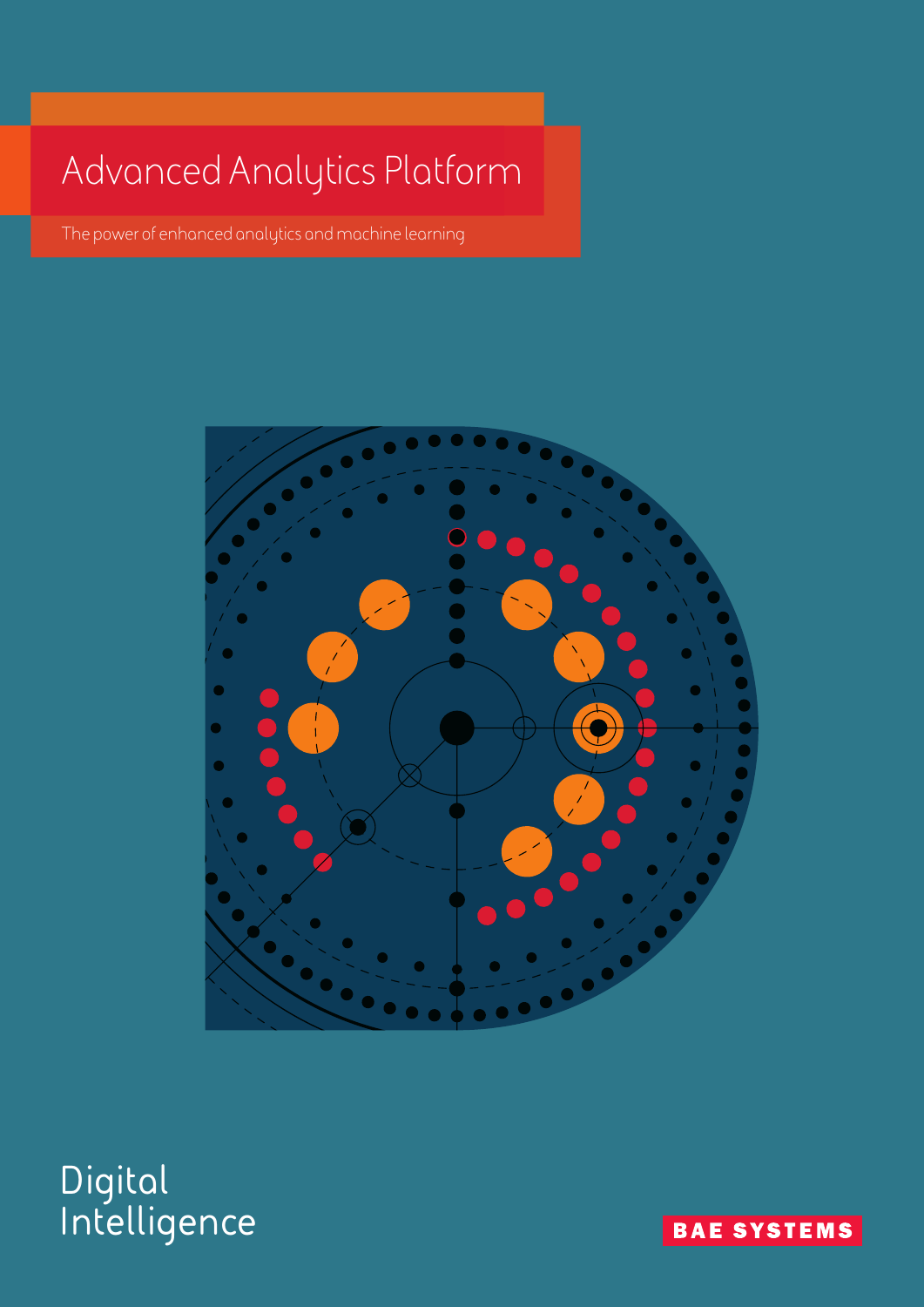## NetReveal Advanced Analytics Platform

The Advanced Analytics Platform (AAP) is NetReveal's specialist financial crime analytics and machine learning engine. It is driven by data science workflows essential to deliver improved detection performance in terms of increased effectiveness and efficiency. AAP is easy to use, does not require users to have deep data science domain skills, and requires no complex code or scripts to be written.

AAP adds enhanced analytics and machine learning across the NetReveal product suite and has two main interactions with the core platform:

- AAP contains NetReveal's big data engine for feature development, specifically to build enhanced datasets for modelling
- AAP exports its model outputs in the form of standard Predictive Modelling Markup Language (PMML) files which plug directly into the NetReveal Scoring Manager

The full analytics ecosystem containing AAP and the NetReveal production platform is shown below:

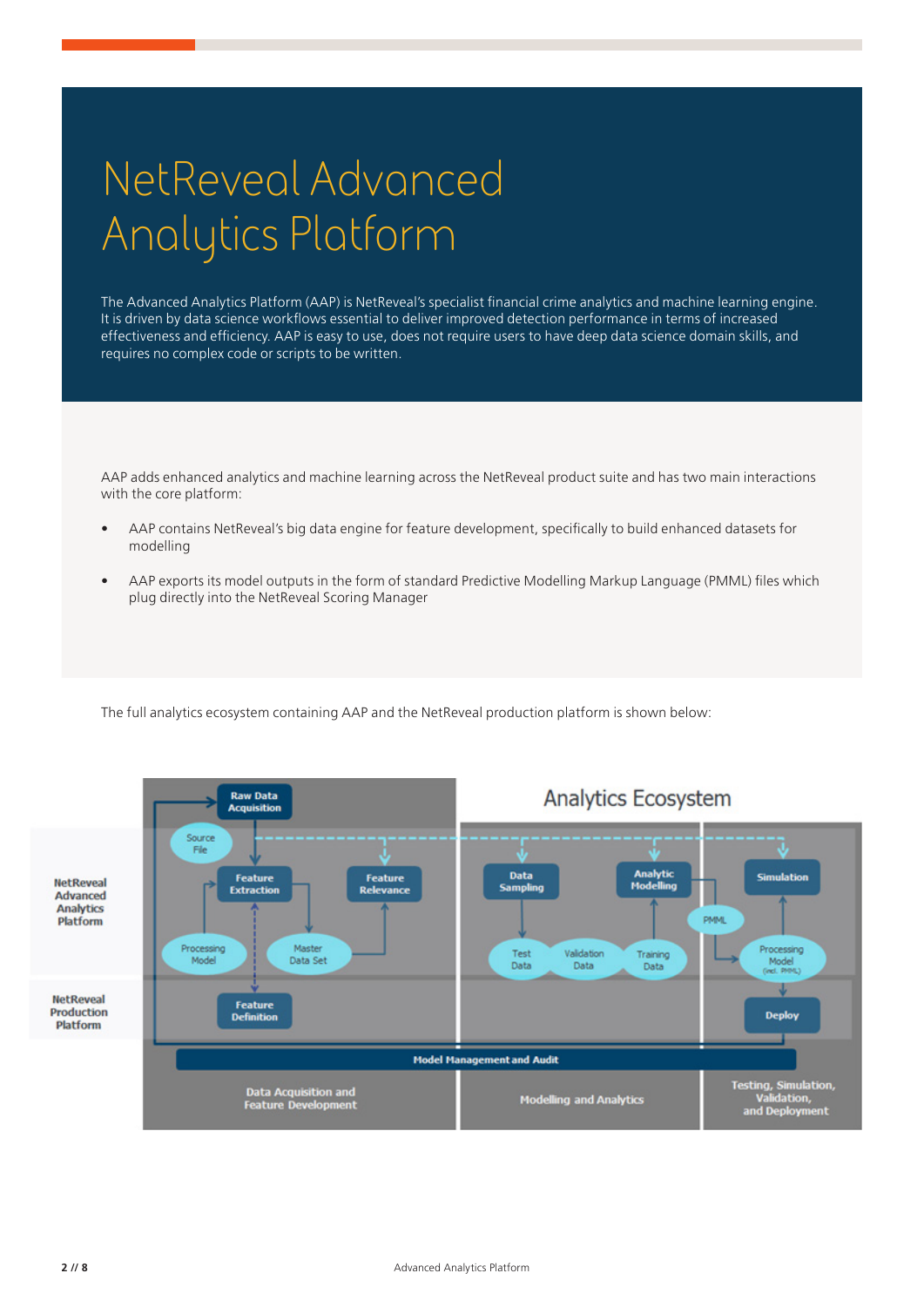### Data Acquisition and Feature Development

AAP ingests flat files containing customer, account, and transaction data in addition to a processing model configuration file from NetReveal that defines what fields are to be profiled and with respect to what time periods, etc. It is then very straightforward within AAP to extract behavioural profile features from the raw data. AAP contains a range of statistical and visualisation-based functions that explore these features, in particular to remove correlated or low importance features. Illustrative screenshots from this part of the ecosystem are show below:



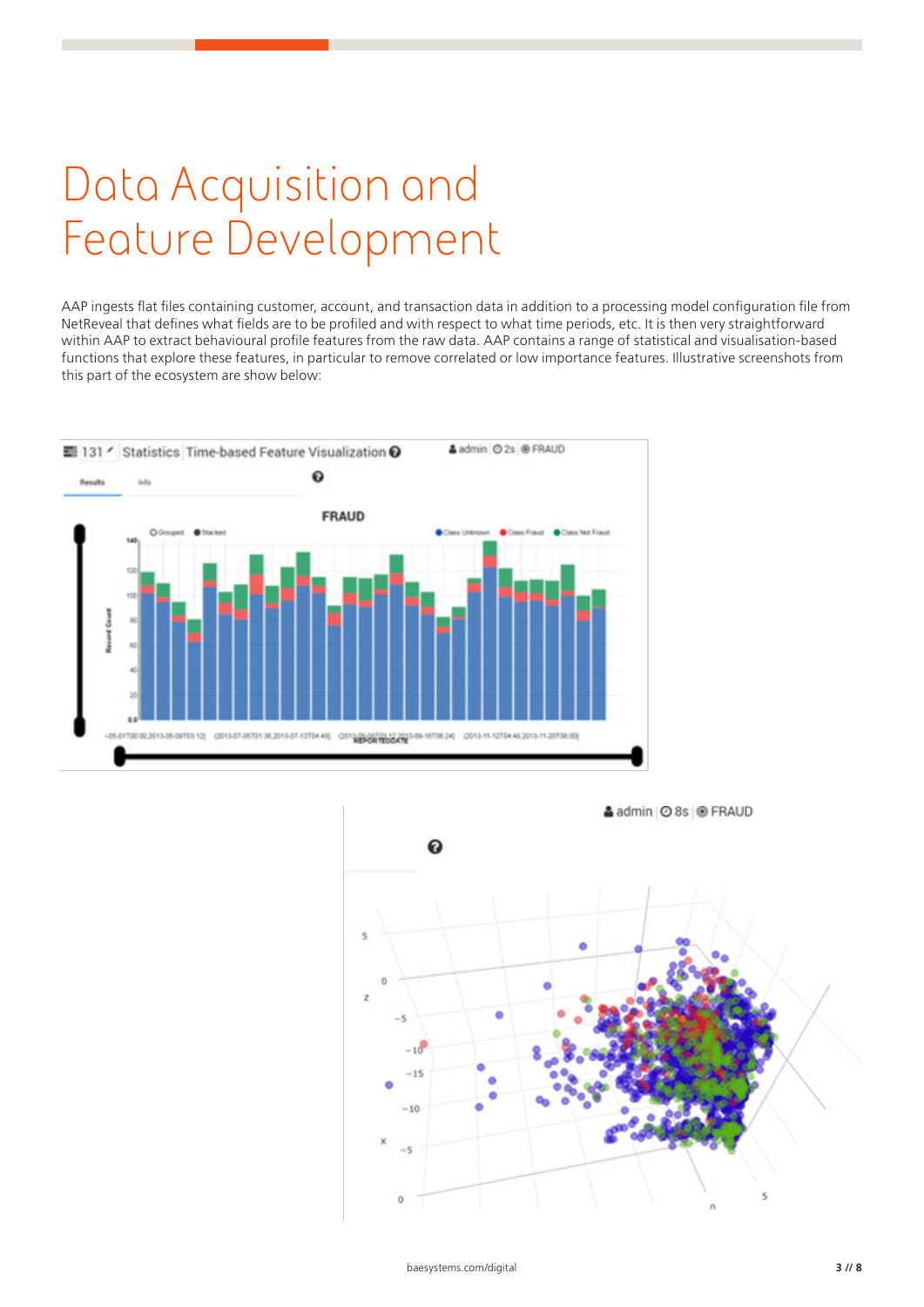# Modelling and Analytics

AAP contains a powerful set of machine learning analytics, both supervised and unsupervised models. In addition AAP simplifies the crucial steps required to partition, sample, and normalise the data before these models are applied. For example, AAP employs a slider bar control for splitting data into training, validation and test sets and a UI to filter the data based on a particular entity (e.g. account) or a particular customer attribute (e.g. segment). A screenshot is displayed below.



AAP's supervised machine learning analytics, for classifying data into suspicious or not-suspicious classes include: Rule Induction, Logistic Regression, Random Forest, Support Vector Machine, Adaboost, Gradient-Boosted Tree, and more. It is important to note that the non-suspicious class significantly overwhelms the suspicious class in typical datasets. This has to be carefully accounted for in any detection analytics and in AAP this is achieved by state-of-art under-sampling and oversampling techniques. Crucially also, AAP relieves burden on the user associated with tuning the so-called hyper-parameters of its supervised machine learning models in order to achieve optimal detection performance. Specifically, AAP includes the option to auto-optimise these parameters.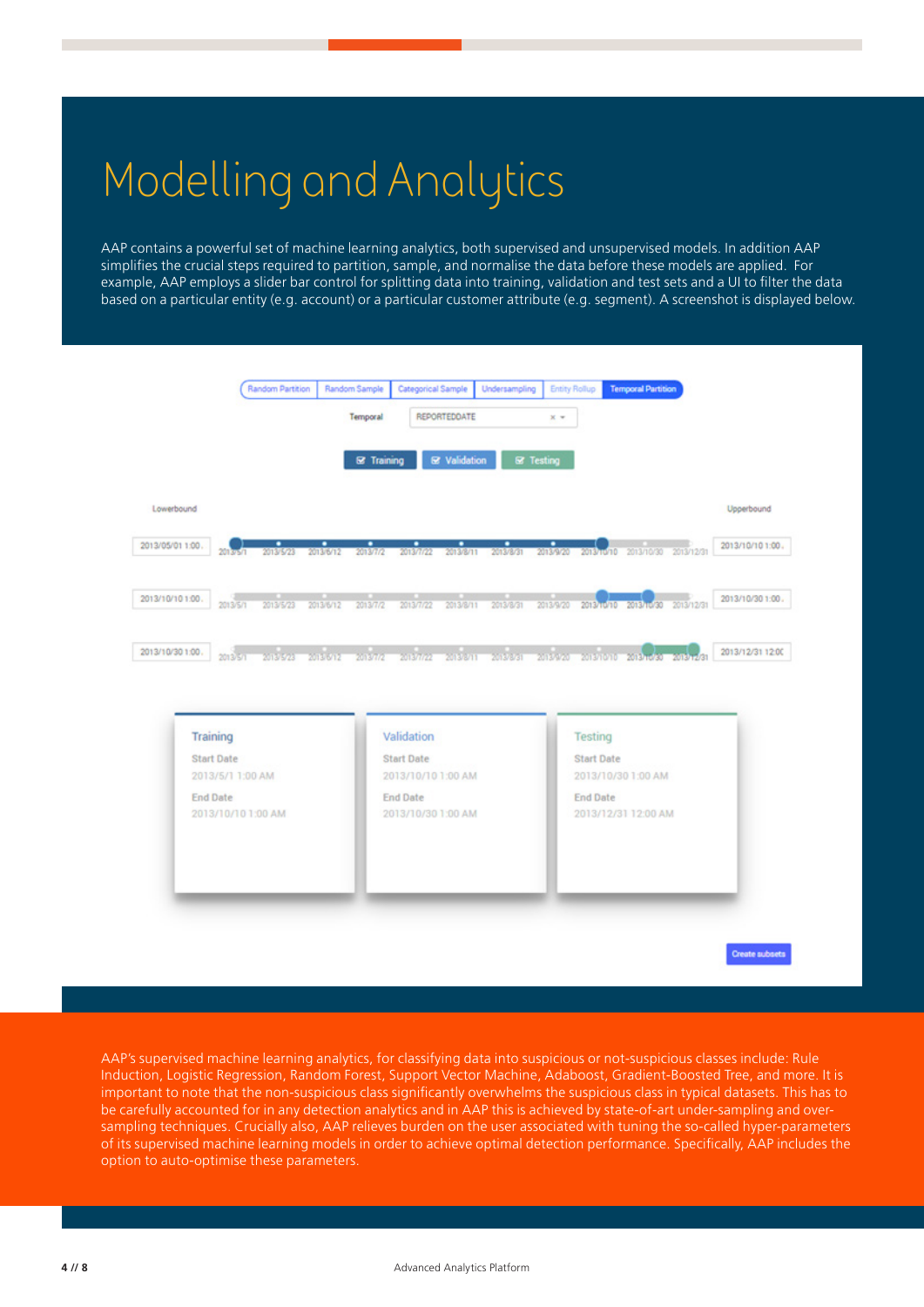AAP provides intuitive dashboard views that display the performance of multiple detection models and allow the user to rank them against a range of standard detection metrics, e.g. number of false positives, number of true positives, area under ROC curve, F1 score. This is shown in the screenshot below and the user may download this output as a png or csv file for inclusion in audit reports.

| <b>ID</b> Dataset                  | Featureset | Algorithm              | Validation ROC | Accuracy | TP%              | FP% FP:TP     | F1 | F2                            | FO.5 | <b>MCC</b> | <b>AUC</b> | <b>Parameters</b>                                                                                           | <b>Actions</b> |
|------------------------------------|------------|------------------------|----------------|----------|------------------|---------------|----|-------------------------------|------|------------|------------|-------------------------------------------------------------------------------------------------------------|----------------|
| 18 May-Aug 2014-training-subset-8  | info50     | <b>Neural Networks</b> | $cross-5$      | 92.4%    |                  | 111 42% 0.468 |    | 57.3% 67.9% 0.633             |      |            |            | Epochs: 200 Hidden Layer Size: 20 Learning Rate: -1<br>Momentum: 0.9 Scaling: Standardize Weight Decay: - 6 | ôF             |
| 17 May-Aug 2014-training-subset-8  | info50     | Neural Networks        | cross-5        | 92.5%    |                  | 42% 0.461     |    |                               |      |            |            | Epochs: 200 Hidden Layer Size: 10 Learning Rate: -1<br>Momentum: 0.9 Scaling: Standardize Weight Decay: - 6 | û۵             |
| 16 May-Aug 2014-training-subset-8. | info50     | Rule Induction         | $cross-5$      | 12.7%    | 60.5% 3% 0.368   |               |    |                               |      |            |            | Check Error Rate: true   Grow/Prune Folds: 3   Optimization Runs: 2<br>Optimize Rules: true                 | ôF             |
| 15 May-Aug 2014-training-subset-8  | info50     | AdaBoost               | cross-5        | 2.6%     | 61.4% 3.2% 0.385 |               |    |                               |      |            |            | Leaf Nodes: 10 Num Trees: 50                                                                                | û۵             |
| 14 May-Aug 2014-training-subset-8  | Default    | Logistic Regression    | $cross-5$      | 91.3%    | 36.9% 1.5% 0.296 |               |    | 49.9% 41.2% 63.3% 0.495 0.822 |      |            |            | Cost Minimizer, BFGS   Iterations: 1000   Min Delta: 0.001  <br>Regularization Coefficient: -?              | ôF             |

AAP also includes a drill-down view into any of the models to assess their individual performance in detail. An example is shown in the screenshot below. This shows a breakdown of the model's performance in terms of accuracy against detecting known suspicious instances (true positives) in a validation dataset and detecting known non-suspicious instances (true negatives) in the validation set. In any detection problem there is a trade-off between the number of true positives and the number of false positives. This trade-off is controlled by the decision boundary on the model's predictions and AAP exposes this to the user in the form a slider bar. AAP automatically optimises the decision boundary against a standard detection metric, but the user may override this value.

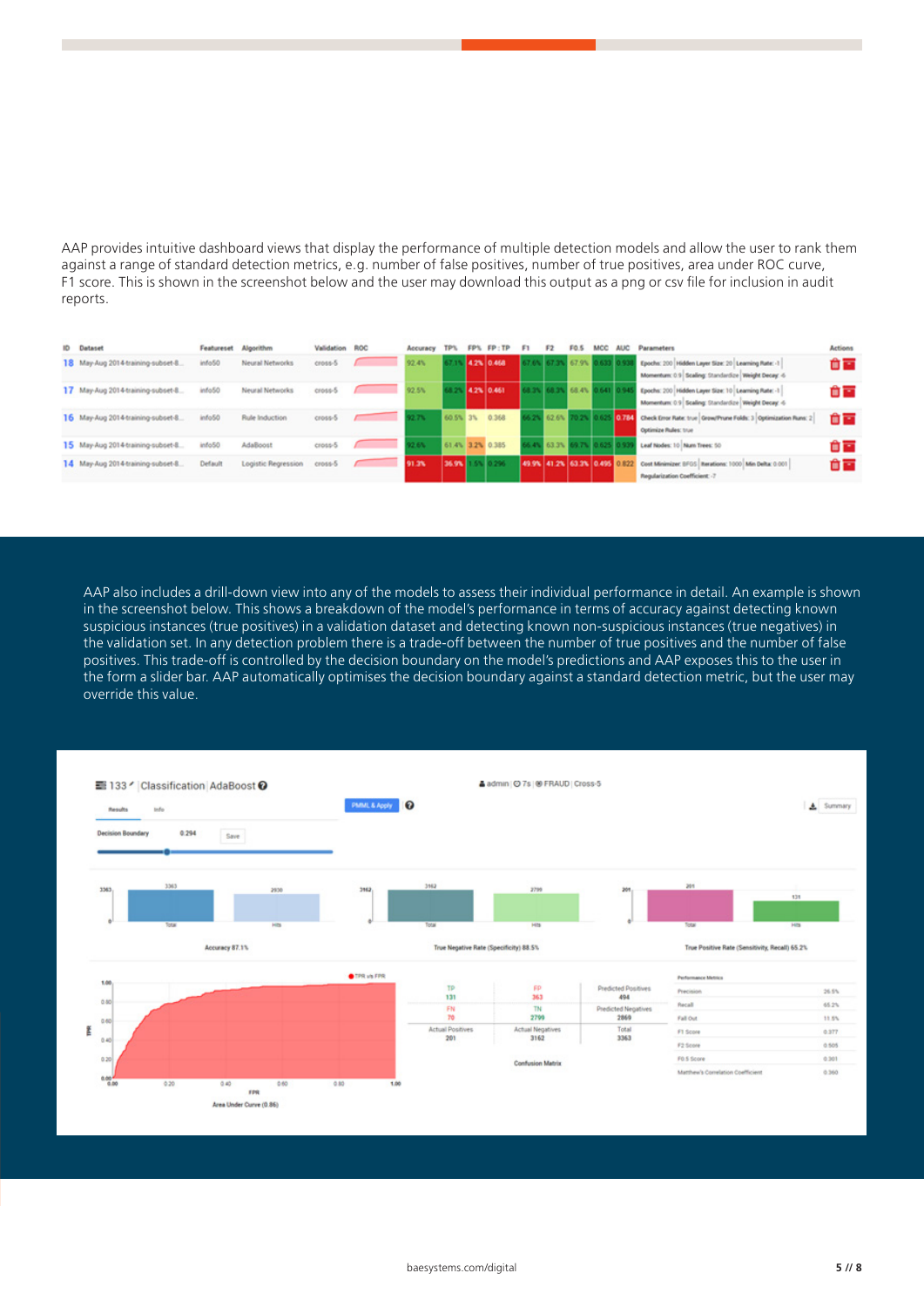When AAP has built (or trained) a number of models they can be tested on fresh (or test) data. It is important to note that AAP generates white-box and auditable explanations for each suspicious event its machine learning models predict in the test dataset. This is highlighted in the screenshot below. Shown is a sample of predicted suspicious events and the features / feature values that the model has determined to be the most discriminating ones together with their importance weights**.**

| <b>Top Predictions</b> |                  |                     |                    |         |         |                                         |            |        |
|------------------------|------------------|---------------------|--------------------|---------|---------|-----------------------------------------|------------|--------|
| RowID                  | Key              | <b>Target Class</b> | <b>Probability</b> | Reasons | Reasons |                                         |            |        |
| 146                    | TXN-387-20090120 | S. AML. AL. 002     | 0.89               |         |         | Feature                                 | Value      | Weight |
| 177                    | TXN-237-20090121 | S_AML_AL_002        | 0.87               |         |         | ExternalCreditMaximum.max.month.present | 3048041.26 | 17.49  |
| 677                    | <b>TXN151599</b> | S_AMIL_AL_002       | 0.87               |         |         |                                         |            |        |
| 254                    | TXN-208-20090123 | S_AMIL_AL_002       | 0.87               |         |         | ExternalCreditAmount.acc.week.present   | 3048041.26 | 17.43  |
| 592                    | <b>TXN151416</b> | S_AML_AL_002        | 0.86               |         |         | CashCreditAmount14.acc.day.total        | 3048041.26 | 16.27  |

AAP's unsupervised machine learning analytics, for segmenting data into groups of clusters, e.g. customers who exhibit similar transactional patterns of behaviour, include: K-Means, DBSCAN, Gaussian Mixture Model, Self-Organising Maps, and more. An example of a set of behavioural clusters that AAP discovered in a dataset is shown below. In AAP it is possible to not only determine the clusters (in this case using the K-Means analytic) but also to visualise them via a 2-D embedding of the data (here using the t-SNE analytic).

AAP's unsupervised machine learning analytics, for detecting outlier events in data, include: Isolation Forest, K-Nearest Neighbours, Local Outlier Factor, and Local Outlier Probabilities. These analytics discover statistical anomalies in data and provide details with regard the underlying features / feature values that gave rise to each anomaly. The use case for these analytics is the so called "unknown unknowns" – patterns of financial crime that have not been seen before or even anticipated and therefore not represented by any of the existing detection scenarios.

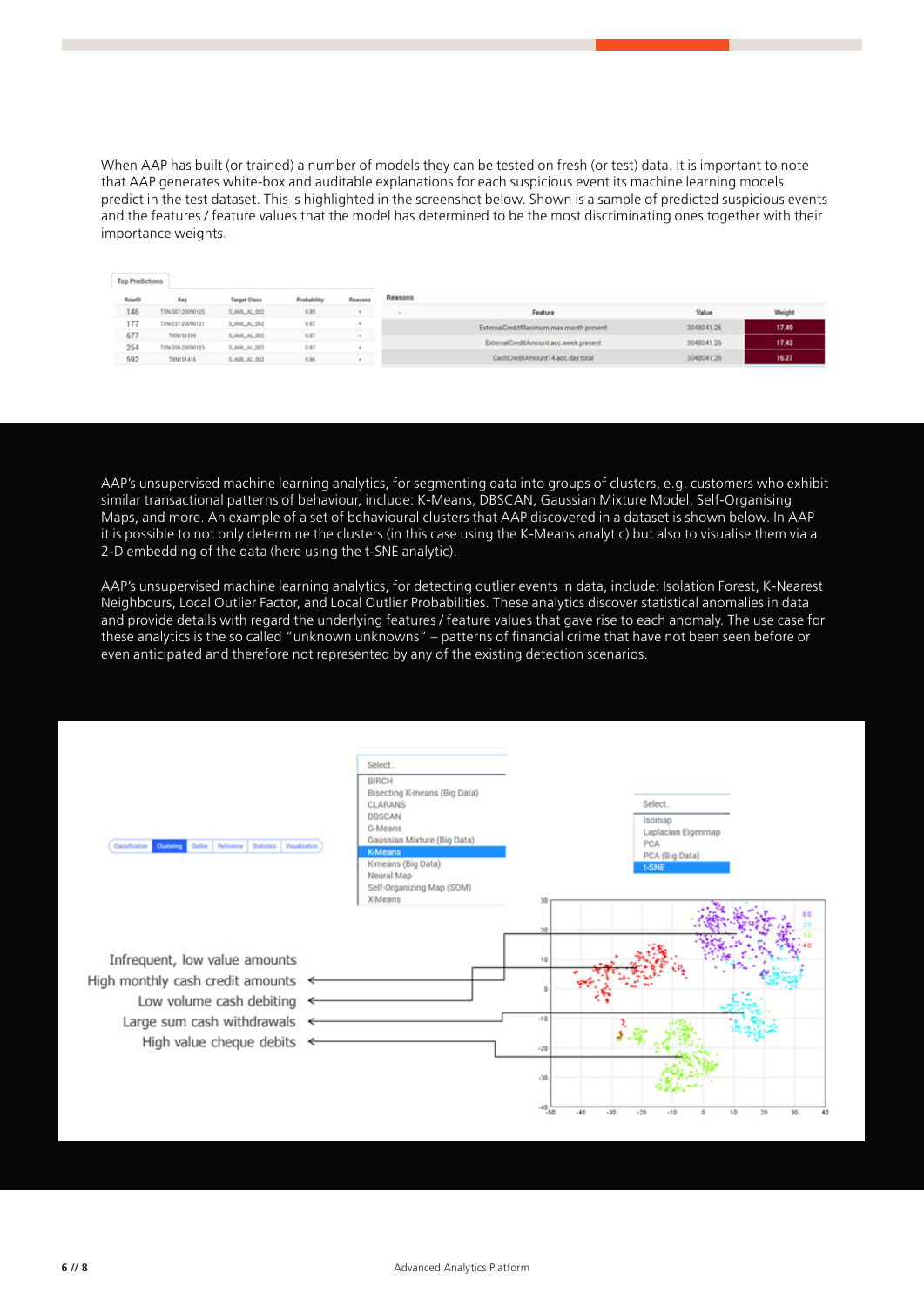## Testing, Simulation, Validation and Deployment

AAP enables one-click simulation-based testing of any of its trained predictive models alongside the detection scenarios contained within NetReveal. This results in a further dashboard view comparing their respective performances with respect to true and false positives.

#### **Number of Alerts per Detection**



As indicated earlier, AAP's machine learning models are exported in the form of PMML files. These can be simply dragged-anddropped into NetReveal's user interface for deployment in the detection engine. This process is illustrated in the screenshot below:

| Upload PMML Model                            |              |                                                                                                                                                                                                     |                                     |                                                        |  |       |   |
|----------------------------------------------|--------------|-----------------------------------------------------------------------------------------------------------------------------------------------------------------------------------------------------|-------------------------------------|--------------------------------------------------------|--|-------|---|
|                                              | <b>Tugan</b> | Classification                                                                                                                                                                                      |                                     |                                                        |  |       |   |
| Data Source                                  |              | Algorithm PMM.Classification                                                                                                                                                                        |                                     | $\vee$ Monthly                                         |  | - 0 × |   |
| Transaction<br>$\checkmark$                  |              | chal version").4" excellog="UIF-4" stanislator";es"2>                                                                                                                                               |                                     | <b>Intended Use Wires Debit Amount</b>                 |  |       |   |
|                                              |              | 4944, and now "http://www.deg.org/PHK-4,3" webscribitar/http://jpwd.org/jpwd-wodel/In<br>distanter's                                                                                                |                                     | Intended Use Wires Debit Count                         |  |       |   |
|                                              |              | Opplication name="BHE Systems Applied Intelligence Advanced Analytics Platful<br>«Extension name="projectName" value="Economies Sens"/>                                                             |                                     | Large credits compared with debits                     |  |       |   |
|                                              |              | «Extension name"projectio" value="t"/><br>distancian name="tank23" value="83"/>                                                                                                                     | Large monthly cheque deposit amount |                                                        |  |       |   |
| Drag and drop to upload or browse for files. |              | <b>UNnellications</b><br>d. New Artist's                                                                                                                                                            |                                     | Large number of securities                             |  |       |   |
|                                              |              | <br>Catabictionary noderOfFieldov"(1"><br><br>distributed functions" require "statestand distributed" in a state bilate bilate in the first and                                                     |                                     | Many cash deposits                                     |  |       |   |
|                                              |              | <br>Cotafield name="ExternalCreditMacinus.nas.novih.present" optype="continuous"<br><br>Cutatinid name="xillmmunt.acc.month.pastl" optype="continuous" dutatype="dou                                |                                     | ML Task103PMML                                         |  |       |   |
|                                              | Summary      | <br>Cotalisid name="Internationalism\Dequebetitiesunt.acc.week.present" cotype=<br><br><br>                                                                                                         |                                     | Number of Security Purchases Highly Exceeding Number c |  |       |   |
|                                              |              | <br>Cuta*ix1d name="ChequaDabitheount1d_acc_day.total" cotype="continuous" data?<br>Rising trend in cash deposits<br>Constitute "month" consumed "Chas. Jos. Joseph Sate" (1997) and block the Sate |                                     |                                                        |  |       |   |
|                                              |              | Gatafield name="miraCraditions.cd.acc.month.present" optupe="continuus" data<br><br>Cuta'ield name="CashCreditHeount.acc.week.present" optype="continuous" data?                                    |                                     |                                                        |  |       |   |
| Cancel                                       |              | <br>dataTield name="WireCreditAmount.acc.day.total" optype="continuous" dataType                                                                                                                    |                                     |                                                        |  |       | ٠ |

An example of a user alert in NetReveal that has been scored by an AAP machine learning model (Gradient Boosted Tree) is shown in the screenshot below:

|   | Alert Identifier   Type/Sub-Type |          | Description                                                             | Age in days       | $\frac{\text{Assigned}}{\text{To}}$ | Main Customer          | Customer<br>Previously<br>Customer<br>Segment<br>Reported | Case Name     | <b>Status</b> | Main<br>Employee<br>Name | Organization<br>Unit | Related<br>Cases             | Other<br><b>Details</b> |
|---|----------------------------------|----------|-------------------------------------------------------------------------|-------------------|-------------------------------------|------------------------|-----------------------------------------------------------|---------------|---------------|--------------------------|----------------------|------------------------------|-------------------------|
|   | A2019112713201 AML - Suspicious  | Activity | Gradient Boosted Tree<br>$class = 1.0$<br>Confidence = $0.8 - \Box$     |                   | 61 System<br>User                   | <b>Bob's Warehouse</b> | 51<br>No                                                  |               | Triage        |                          | North America        | GHD                          | G                       |
| O | A2019112713202 AML - Suspicious  | Activity | D503: Cash deposit =<br>21000.0 euro<br>Threshold = 15000<br>$\bigcirc$ |                   | 61 Assign to<br>me                  | Jack's Restaurant      | 51<br>No                                                  |               | Hibernated    |                          | North America        | (90)                         | <b>GB</b>               |
|   |                                  |          | Type a value                                                            | from<br>to        |                                     | Type a value           | Type a value                                              | Type a value  |               | Type a value             |                      | Type a value                 |                         |
|   |                                  |          | <b>Time Period</b>                                                      | <b>Event Date</b> |                                     | Transaction ID         | Reason                                                    | Scenario Name |               | Account ID               |                      | Contributing<br>Transactions |                         |